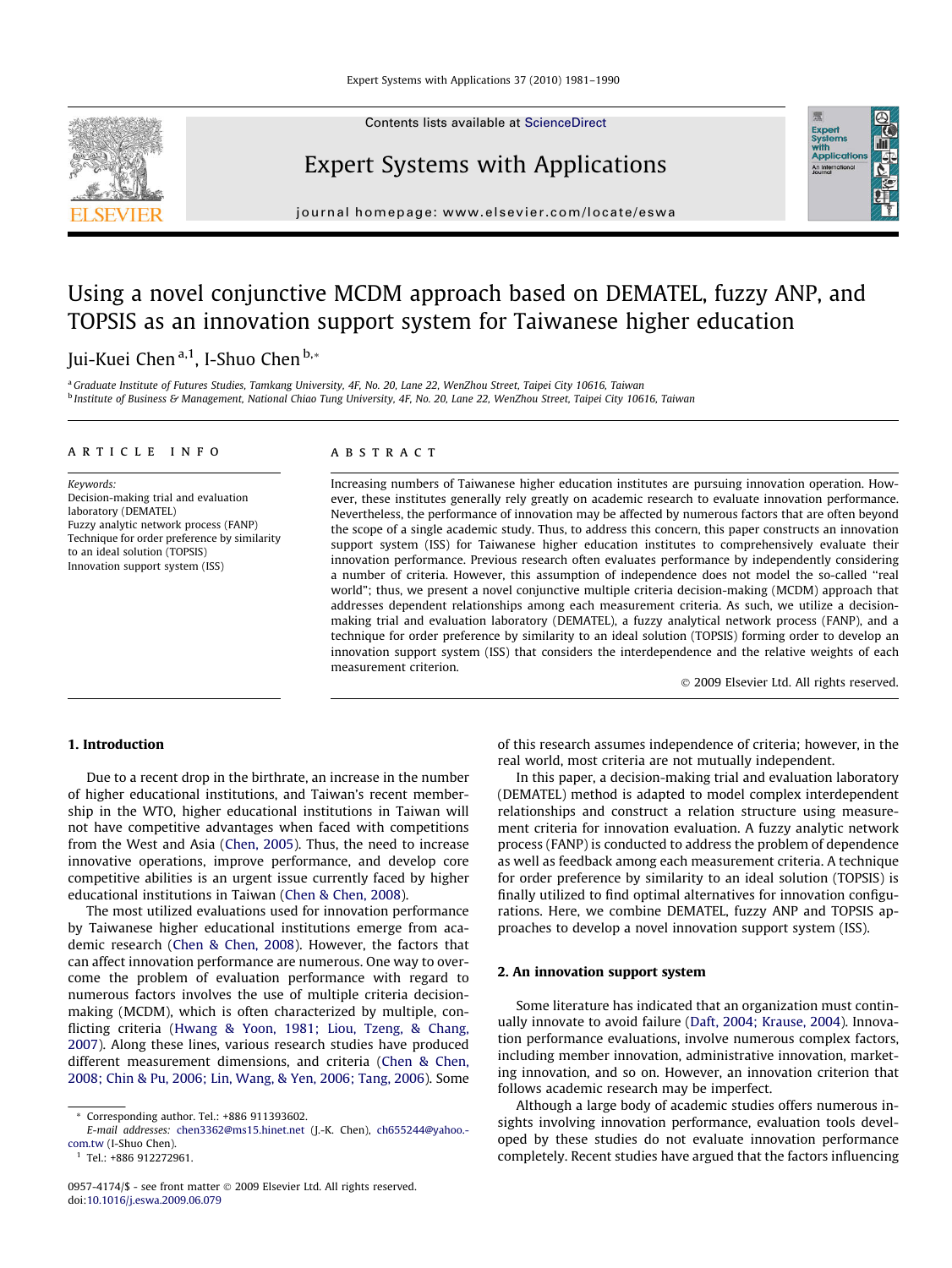innovation in higher education are numerous ([Bantel & Jackson,](#page--1-0) [1989; Damanpour, 1996; O'Sullivan, 2000; Wolfe, 1994\)](#page--1-0). Thus, after summarizing relevant studies, we introduce a novel conjunctive MCDM approach that combines DEMATEL, Fuzzy ANP, and TOPSIS. In doing so, we consider increasingly complex relationships and utilize them to develop an innovation support system (ISS).

# 3. A novel conjunctive MCDM approach

Quantifying values with precision in a complex measurement system is difficult; nevertheless, such systems can be partitioned into separate subsystems to facilitate the evaluation of each partition. Here, DEMATEL is used to develop interrelations among each measurement criterion. Next, the weights of each criterion are calculated using fuzzy ANP. After that, TOPSIS is utilized to rank the alternatives. Finally, we construct an innovation support system (ISS) based on these results.

## 3.1. Illustrating interrelations among measurement criteria

All factors in a complex system may be either directly or indirectly related; therefore, it is difficult for a decision maker to evaluate a single effect from a single factor while avoiding interference from the rest of the system ([Liou et al., 2007\)](#page--1-0). In addition, an interdependent system may result in passive positioning; for example, a system with a clear hierarchical structure may give rise to linear activity with no dependence or feedback, which may cause problems distinct from those found in non-hierarchical systems ([Tzeng,](#page--1-0) [Chiang, & Li, 2007](#page--1-0)).

To avoid such problems, the Battelle Geneva Institute created DEMATEL in order to solve difficult problems that mainly involve interactive man-model techniques as well as to measure qualitative and factor-linked aspects of societal problems ([Gabus & Fon](#page--1-0)[tela, 1972\)](#page--1-0). In addition, DEMATEL has been utilized in numerous contexts, such as industrial planning, decision-making, regional environmental assessment, and even analysis of world problems ([Huang, Shyu, & Tzeng, 2007](#page--1-0)); in all cases, it has confirmed interdependence among criteria and restricted the relations that reflect characteristics within an essential systemic and its developmental trends [\(Liou et al., 2007](#page--1-0)).

The foundation of the DEMATEL method is graph theory. It allows decision-makers to analyze as well as solve visible problems. In doing so, decision-makers can separate multiple measurement criteria into a cause and effect group to realize causal relationships much more easily. In addition, directed graphs, called digraphs, are much more helpful than directionless graphs since they depict the directed relationships among subsystems. In other words, a digraph represents a communication network or a domination relationship among entities and their groupings [\(Huang et al., 2007\)](#page--1-0).

The steps in DEMATEL are as follows ([Liou et al., 2007](#page--1-0)):

- Step 1: Calculate the initial average matrix by scores.Sampled experts are asked to point the direct effect based on their perception that each element i exerts on each other element *j*, as presented by  $a_{ij}$ , by utilizing a scale ranging from 0 to 4. No influence is represented by 0, while a very high influence is represented by 4. Based on groups of direct matrices from samples of experts, we can generate an average matrix  $A$  in which each element is the mean of the corresponding elements in the experts' direct matrices.
- Step 2: Calculate the initial influence matrix.After normalizing the average matrix **A**, the initial influence matrix  $\boldsymbol{D} , [d_{ij}]_{n \times n}$ , is calculated so that all principal diagonal elements equal zero. In accordance with  $D$ , the initial effect that an ele-

ment exerts and/or acquires from each other element is given. The map depicts a contextual relationship among the elements within a complex system; each matrix entry can be seen as its strength of influence. This is depicted in Fig. 1; an arrow from  $d$  to g represents the fact that  $d$ affects g with an influence score of 1. As a result, we can easily translate the relationship between the causes and effects of various measurement criteria into a comprehensible structural model of the system based on influence degree using DEMATEL.

Step 3: Develop the full direct/indirect influence matrix.The indirect effects of problems decreases as the powers of D increase, e.g., to  $\mathbf{D}^2$ ,  $\mathbf{D}^3$ , ...,  $\mathbf{D}^{\infty}$ , which guarantees convergent solutions to the matrix inversion. From Fig. 1, we see that the effect of  $c$  on  $d$  is greater than that of  $c$  on  $g$ . Therefore, we can generate an infinite series of both direct and indirect effects. Let the  $(i, j)$  element of matrix A be presented by  $a_{ij}$ , then the direct/indirect matrix can be acquired by following Eq. (1) through (4)

$$
\mathbf{D} = \mathbf{s}^* \mathbf{A}, \quad \mathbf{s} > \mathbf{0} \tag{1}
$$

or

$$
[d_{ij}]_{n \times n} = s[a_{ij}]_{n \times n}, \quad s > 0, \ i, j \in \{1, 2, \dots, n\}
$$
 (2)

where

$$
s = \min \left[ \frac{1}{\max_{1 \le i \le n} \sum_{j=1}^{n} |a_{ij}|}, \frac{1}{\max_{1 \le i \le n} \sum_{i=1}^{n} |a_{ij}|} \right]
$$
(3)

and

$$
\lim_{m\to\infty}\mathbf{D}^m=\left[0\right]_{n\times n}\text{ where }\mathbf{D}=\left[d_{ij}\right]_{n\times n},\quad 0\leqslant d_{ij}<1. \tag{4}
$$

The total-influence matrix  $T$  can be acquired by utilizing Eq.  $(5)$ . Here, *I* is the identity matrix

$$
\mathbf{T} = \mathbf{D} + \mathbf{D}^2 + \dots + \mathbf{D}^m = \mathbf{D}(\mathbf{I} - \mathbf{D})^{-1}
$$
 when  $m \to \infty$ . (5)



Fig. 1. An influential map.